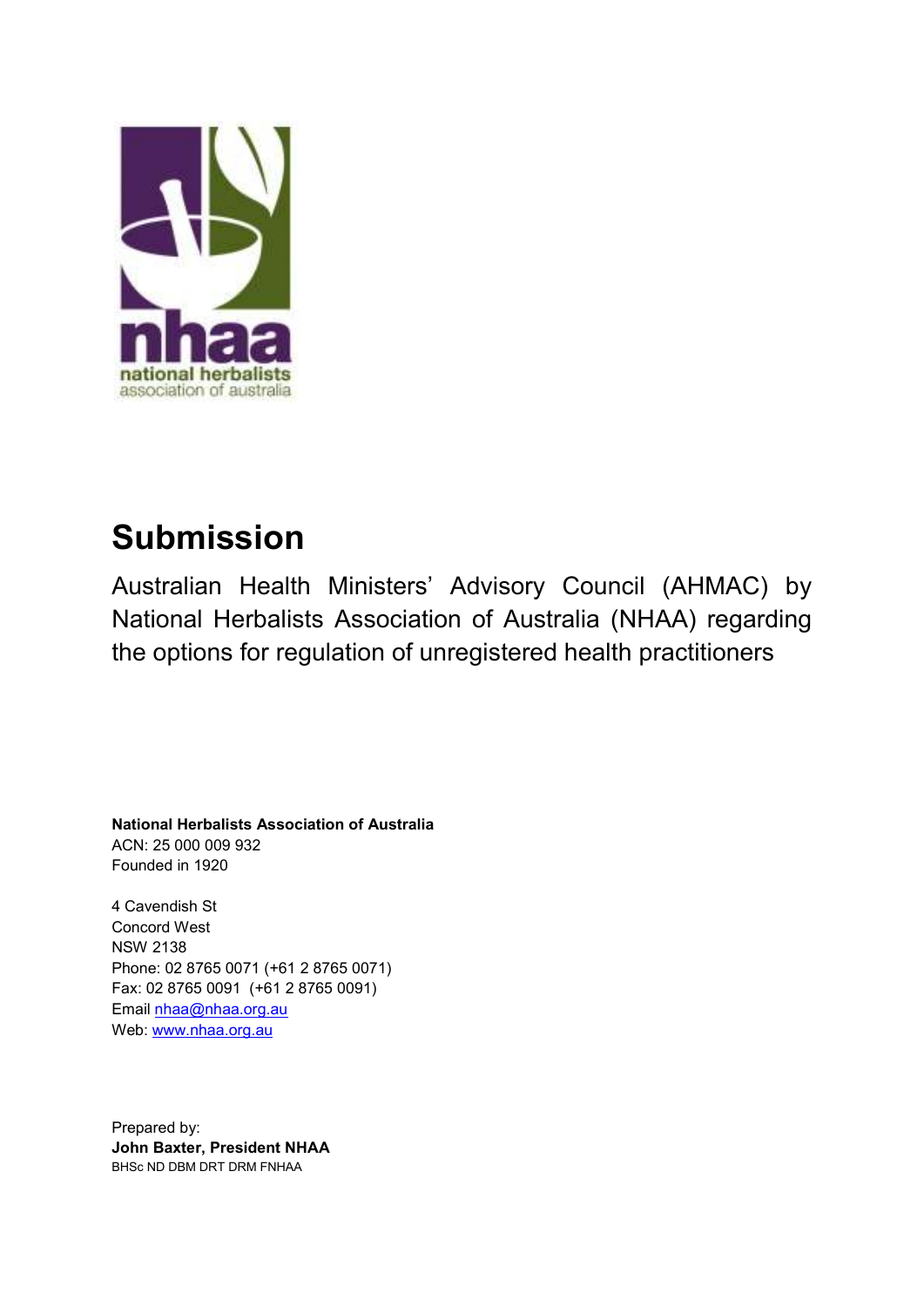

# **Contents**

| Responses to Questions posed in the AHMAC discussion paper 8 |                                                                                                                                                                                        |
|--------------------------------------------------------------|----------------------------------------------------------------------------------------------------------------------------------------------------------------------------------------|
| 1.                                                           | What do you think are the risks associated with the provision of health services                                                                                                       |
| 2.                                                           | To what extent have the risks associated with these activities been realised in                                                                                                        |
| 3.                                                           |                                                                                                                                                                                        |
| 4.                                                           | What evidence is available on the nature, frequency and severity of risks?  10                                                                                                         |
| 5.                                                           | What factors exacerbate or ameliorate the risk that individuals will suffer harm as<br>a result of the activities of unregistered health practitioners?  10                            |
| 6.                                                           | What do you think should be the objectives of government action in this area? 10                                                                                                       |
| 7.                                                           | Do you think there is a case for further regulatory action by governments in this                                                                                                      |
| 8.                                                           |                                                                                                                                                                                        |
| 9.                                                           | On balance do you have a preferred option? What are your reasons 12                                                                                                                    |
|                                                              |                                                                                                                                                                                        |
|                                                              | 11. If you are a practitioner, can you advise of what additional costs you think you<br>might incur with the introduction of a statutory code? Are there some aspects of               |
|                                                              | 12. Do you think there should be a nationally uniform code of conduct for<br>unregistered health practitioners or are different codes in each state and territory<br>acceptable?<br>13 |
|                                                              | 13. Should there be nationally uniform or nationally consistent arrangements for<br>investigating breaches of the code and issuing of prohibition orders, or should                    |
|                                                              | 14. Should there be a centralised administrative body that administers the regulatory<br>scheme, or should it be administered by each state and territory?  13                         |
|                                                              |                                                                                                                                                                                        |
|                                                              | 16. Which practitioners, professions or occupations should be included? 13                                                                                                             |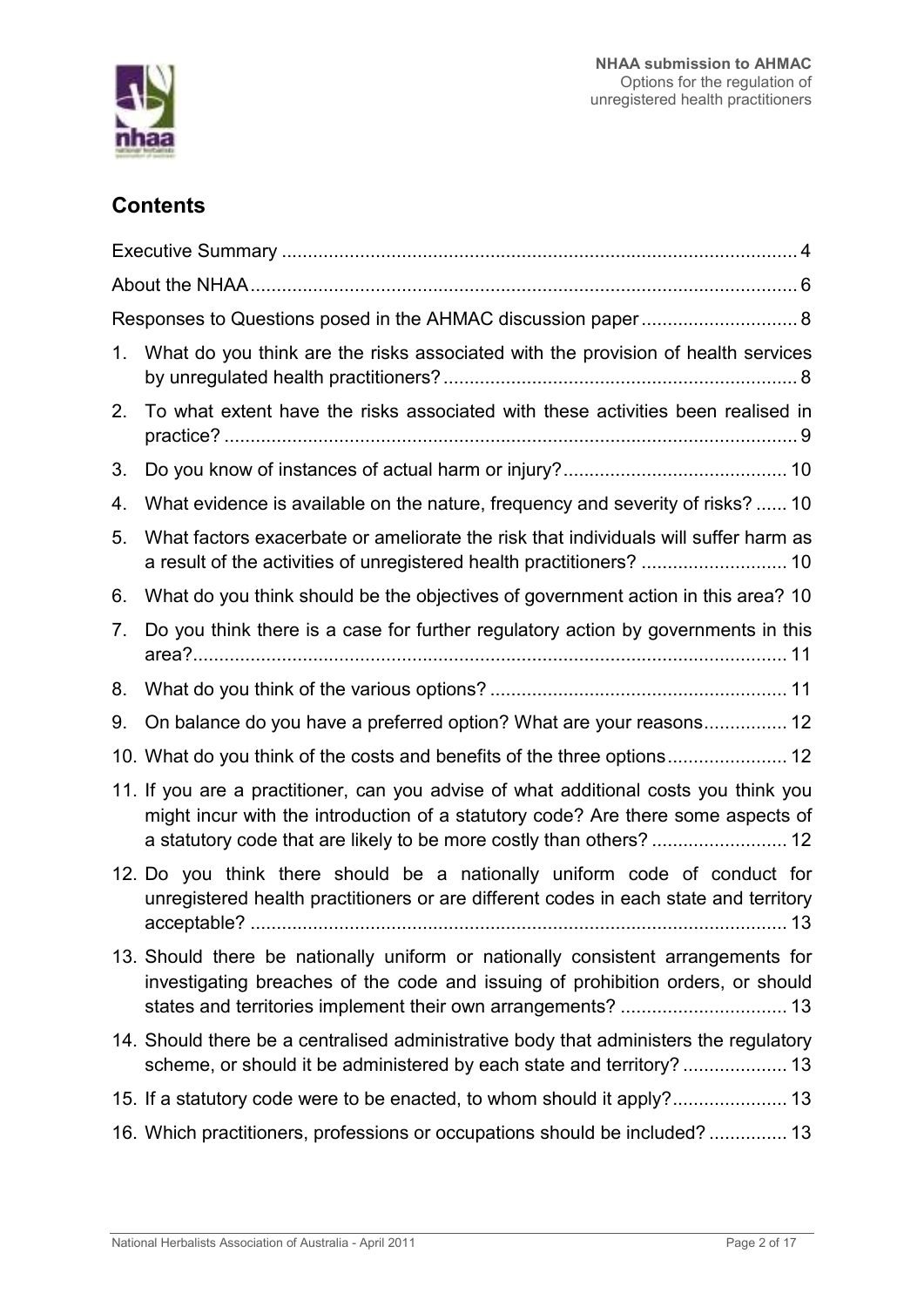

- 17. Should it apply only to practitioners who deliver health services? If so, what
- 18. Should it apply to registered practitioners who provide health services that are unrelated to their registration, for example, a registered nurse who is working as
- 19. Should it only apply to practitioners who directly deliver services, or should it also apply to those who deliver health services through the agency of another person, for example the owners or operators of a business that provides health services?  $14$
- 20. Do you have a preferred option for the administrative arrangements through which a code of conduct for unregistered health practitioners is administered and complaints about breaches of the code are investigated and prosecuted? What

| 21. What do you think should be included in a statutory code of conduct? Do you<br>have any comments on the NSW code of conduct for unregistered health                                                                                                 |  |
|---------------------------------------------------------------------------------------------------------------------------------------------------------------------------------------------------------------------------------------------------------|--|
| 22. What do think the strengths and weaknesses of the NSW code? 15                                                                                                                                                                                      |  |
| 23. Do you think it provides a suitable model for other jurisdictions or for a national                                                                                                                                                                 |  |
| 24. Do you have a preferred option for the mechanism through which prohibition                                                                                                                                                                          |  |
| 25. Should a Commissioner be empowered to investigate, prosecute and determine<br>breaches of a code and impose sanctions (prohibition orders) or should there be<br>separation of the investigation/prosecution from the hearing of breaches, with the |  |
|                                                                                                                                                                                                                                                         |  |
| 27. What 'relevant offences' (if any) should provide grounds for a prohibition order to                                                                                                                                                                 |  |
| 28. What other grounds should apply before a prohibition order may be issued?  16                                                                                                                                                                       |  |
| 29. How do you think a regulatory scheme to investigate and prosecute breaches of<br>a national statutory code of conduct for unregistered health practitioners should                                                                                  |  |
|                                                                                                                                                                                                                                                         |  |
|                                                                                                                                                                                                                                                         |  |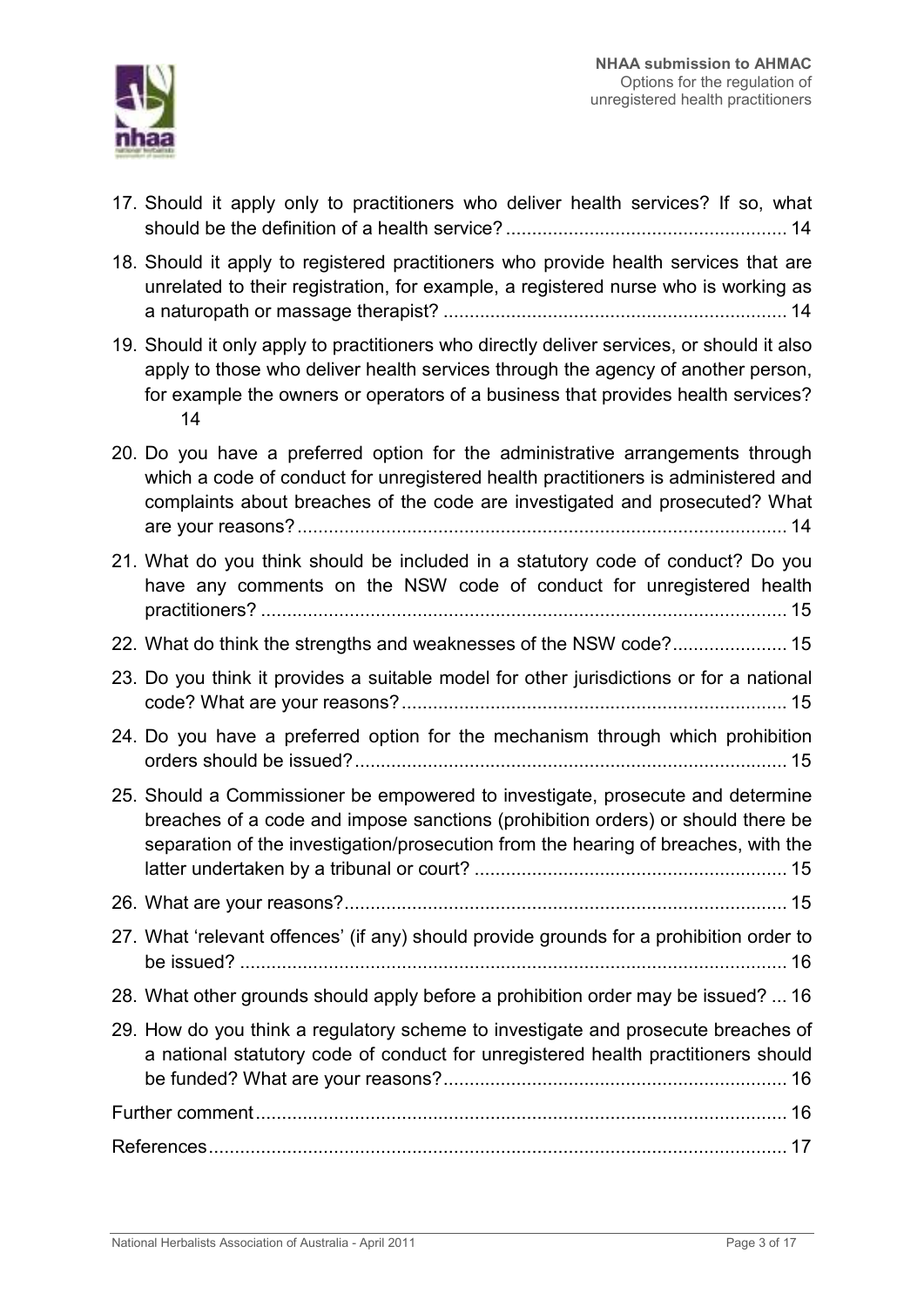

# **Executive Summary**

- This document has been prepared by the National Herbalists Association of Australia (NHAA), which has represented the interests of professional Western Herbal Medicine (WHM) practitioners and Naturopaths in Australia since 1920.
- The NHAA has a total Membership of approximately 1200 western herbalists and naturopaths who have met strict entry criteria before admittance
- NHAA estimates there are approximately 3,000-4,000 practising herbalists and naturopaths in Australia
- The NHAA considers the lack of regulation of western herbal medicine and naturopathic practitioners a public safety concern. This concern holds true for other unregister health practitioners.
- There is currently a lack of consistency in the way health care complaints about unregistered health practitioners can be submitted. investigated and most importantly, have appropriate outcomes delivered. This leaves the public vulnerable to exploitation by poorly trained practitioners, untrained people also calling themselves naturopaths or western herbalists or outright chariatans claiming to be practitioners in an effort to exploit the public
- Further regulatory action by Governments is indicated due to the proliferation of unregulated health practitioners
- Any implemented regulation of unregulated health practitioners must focus on protecting the public
- It is well established that there are risks associated with the practice of unregulated healthcare but not all practitioners demonstrate the same level of risk. It is the NHAA's opinion that western herbalists and naturopaths who, in the course of their practice prescribe and dispense therapeutic agents, pose a higher risk to public safety than other unregulated healthcare providers who do not engage in such practices. It is also the NHAA's opinion that as primary healthcare providers, risks are associated with clinical judgement, further distinguishing western herbalists and naturopaths from other unregulated healthcare providers who do not play this role.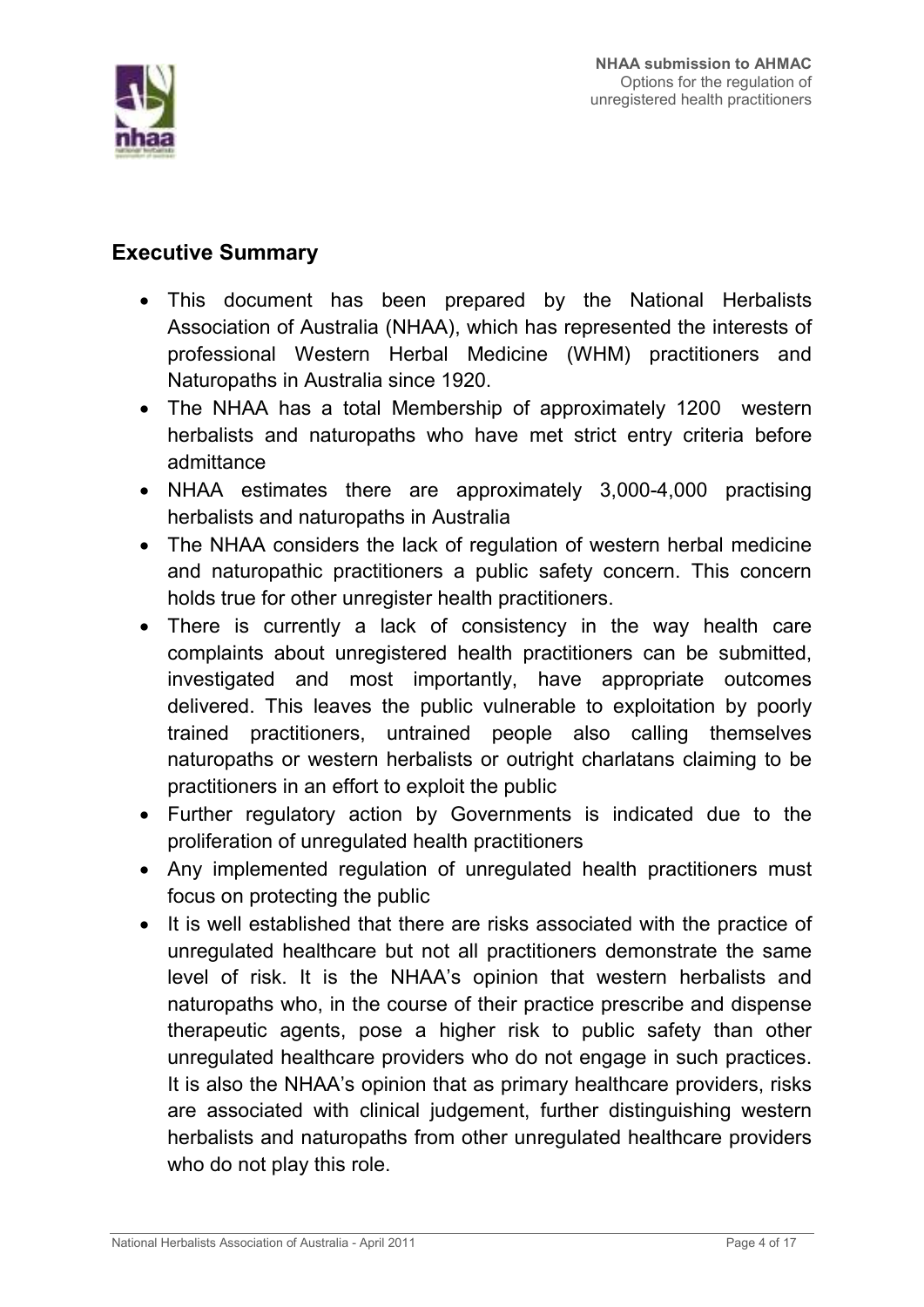

- The NHAA believes that for the majority of unregulated health practitioners the best approach is to combine options 2 & 3 outlined in the discussion paper. The NHAA believes that strengthening self regulatory mechanisms (i.e. through recognition of professional associations) and providing a statutory code of conduct to enable the health complaint commissions to have the power to deal with problem practitioners is crucial for the success of these changes.
- It is the NHAA's opinion that statutory regulation of western herbalists and naturopaths is the best protection for the public. This opinion is based on the risk assessment undertaken and reported in the Lin report: The Practice and Regulatory Requirements of Naturopathy and Western Herbal Medicine.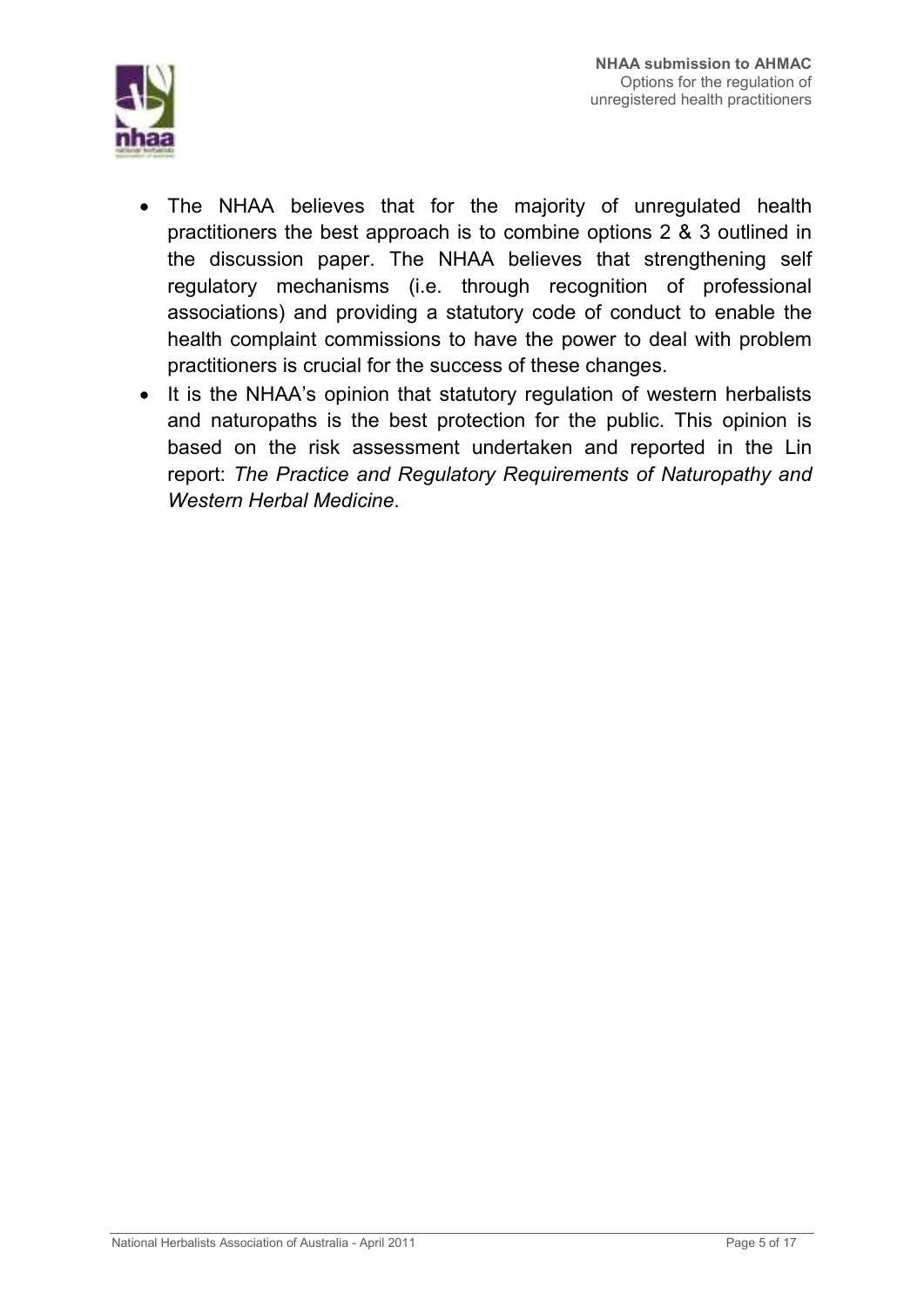

# **About the NHAA**

The NHAA is a peak professional Association representing appropriately qualified western herbalists and naturopaths using herbal medicines as their primary treatment modality. It is the oldest professional association of complementary therapists, founded in 1920. The NHAA represents approximately one third of practising herbalists and naturopaths in Australia. The NHAA is the only national professional association specifically concerned with the practice and education of western herbal medicine (WHM) in Australia. Members are required to adhere to the associations Constitution and the Code of Ethics (including standards of practice).

The primary aims of the NHAA are to:

- Promote, protect and encourage the study, practice and knowledge of medical herbalism.
- Disseminate such knowledge by talks, seminars and publications.
- Encourage the highest ideals of professional and ethical standards.
- Promote herbal medicine within the community as a safe and effective treatment option.

The vision held by the NHAA for the professional practice of herbal medicine is summarised in the following statements.

- Practitioners and the practice of herbal and naturopathic medicine are fully integrated into the primary healthcare system in Australia:
- The NHAA is recognised as the peak body for herbal and naturopathic medicine.
- Herbal and naturopathic medicine is accessible to all.
- Maintain the integrity of the profession,
- Continue to promote the standards and quality of education, of the profession.
- Create career opportunities and research pathways for herbalists and naturopaths, and
- Continue the integration of traditional medicine and evolving science

The Full Membership of the Association elects the Board of Directors of the NHAA, with each board member serving a two-year voluntary (unpaid) term after which they may stand for re-election.

Full members of the NHAA have completed training in Western Herbal and nutritional medicine sufficient to meet the educational standards as determined by the Examiners of the Board. These standards are set in consultation with tertiary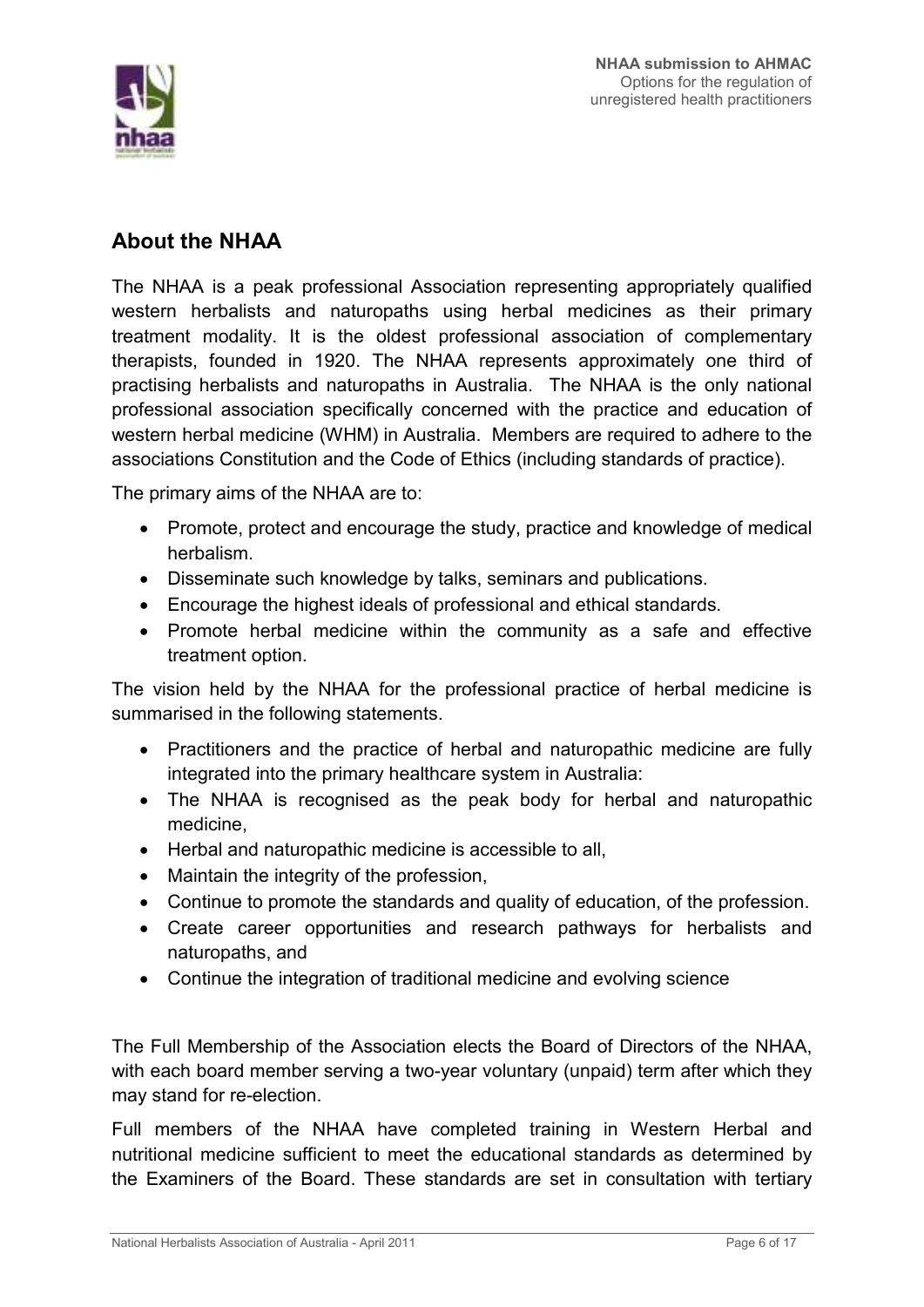

educational institutions (standards in line with but exceeding the requirements of the NSW Health Training Package), and must adhere to a comprehensive Code of Ethics and Continuing Professional Education (CPE) program.

Since its inception, the NHAA and its members have been at the forefront of herbal medicine and have been influential in areas ranging from education and practice standards, to government regulation and industry standards. The NHAA has a strong commitment to achieving high educational standards in herbal medicine practice and supports the regulation of the profession. Membership consists of practitioners of western herbal medicine including naturopaths who choose to use herbal medicine as their major modality of practice.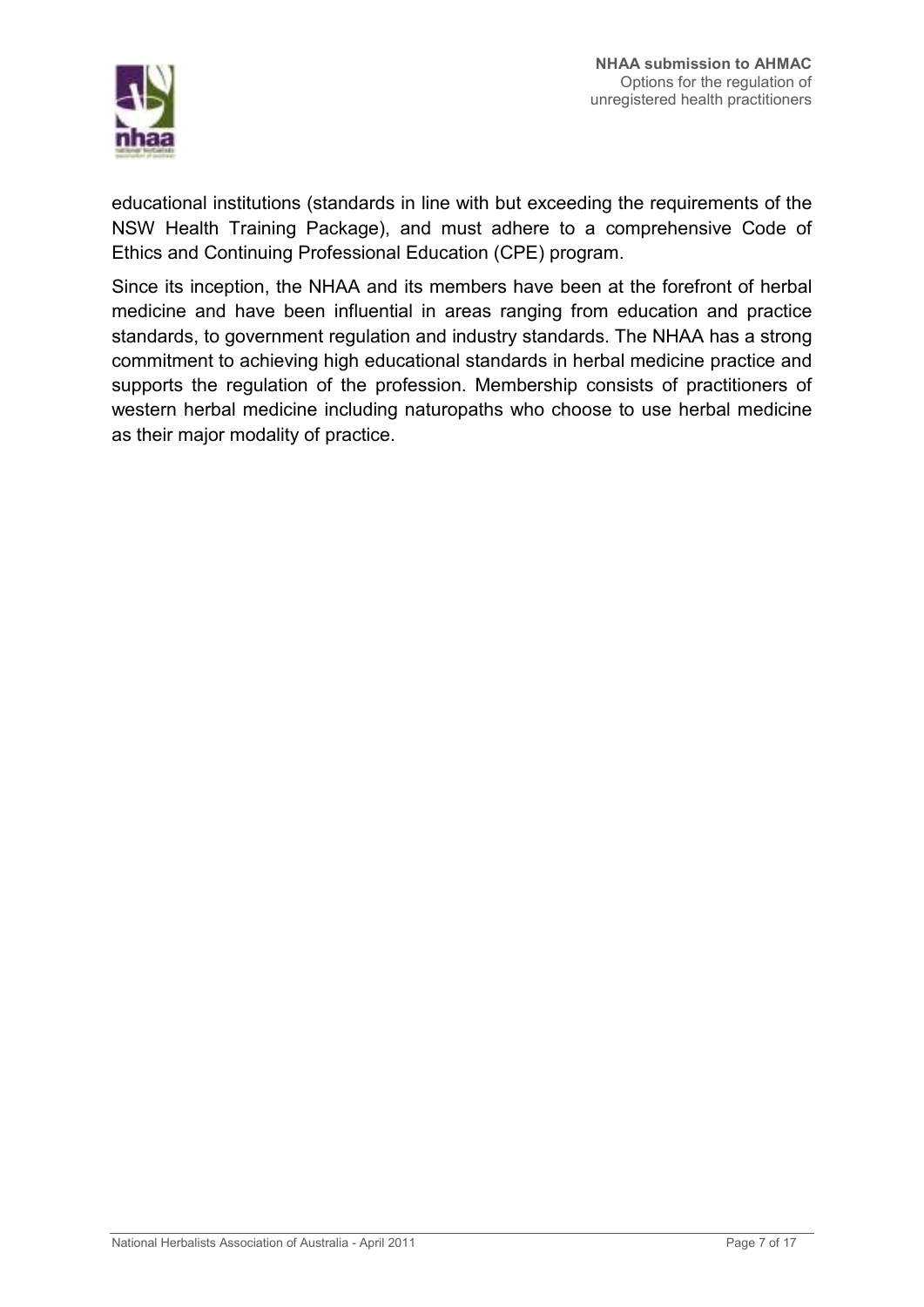

### Responses to Questions posed in the AHMAC discussion paper

 $1<sub>1</sub>$ What do you think are the risks associated with the provision of health services by unregulated health practitioners?

The risks associated with unregulated practitioners fall into two categories; (1) clinical judgement of the practitioner; and (2) prescribing and dispensing of therapeutic goods, such as herbal and nutritional medicines.

Clinical judgement

Safe practice requires sound clinical judgement. Sound clinical judgement is based on appropriate education, training and experience and informed by practice guidelines. Public safety is at risk when sound clinical judgement is not practiced and can be further divided into two subcategories; acts of commission and acts of omission

Acts of commission refer to direct and inappropriate actions taken by a practitioner during the prescribing and dispensing of treatments. Examples include: recommendations that effective treatments be discontinued or application of inappropriate or potentially unsafe treatments. The outcome of such acts can have significant effects on public health and lead to poorer health outcomes due to the loss of benefits afforded by the discontinued therapy, increased morbidity and at worst, loss of life.

Acts of omission refer to misdiagnosis, failure to identify serious disease, failure to refer to another healthcare provider or service when indicated and failure to explain precautions associated with treatment and obtain informed consent. Acts of omission are most likely to occur when a practitioner has inadequate or no relevant training and education and is unaware of the limits of their practice or have inadequate clinical skills

Currently, the public has little quarantee that all unregulated healthcare practitioners will display sound clinical judgement and that acts of omission and commission adversely affecting their heath will not occur.

#### Consumption of herbal and nutritional medicines require special attention

Practitioners who prescribe herbal and nutritional medicines (herbalists and naturopaths) present an additional public safety risk directly related to the prescribing and dispensing of these therapeutic agents. These risks to the public fall into three categories: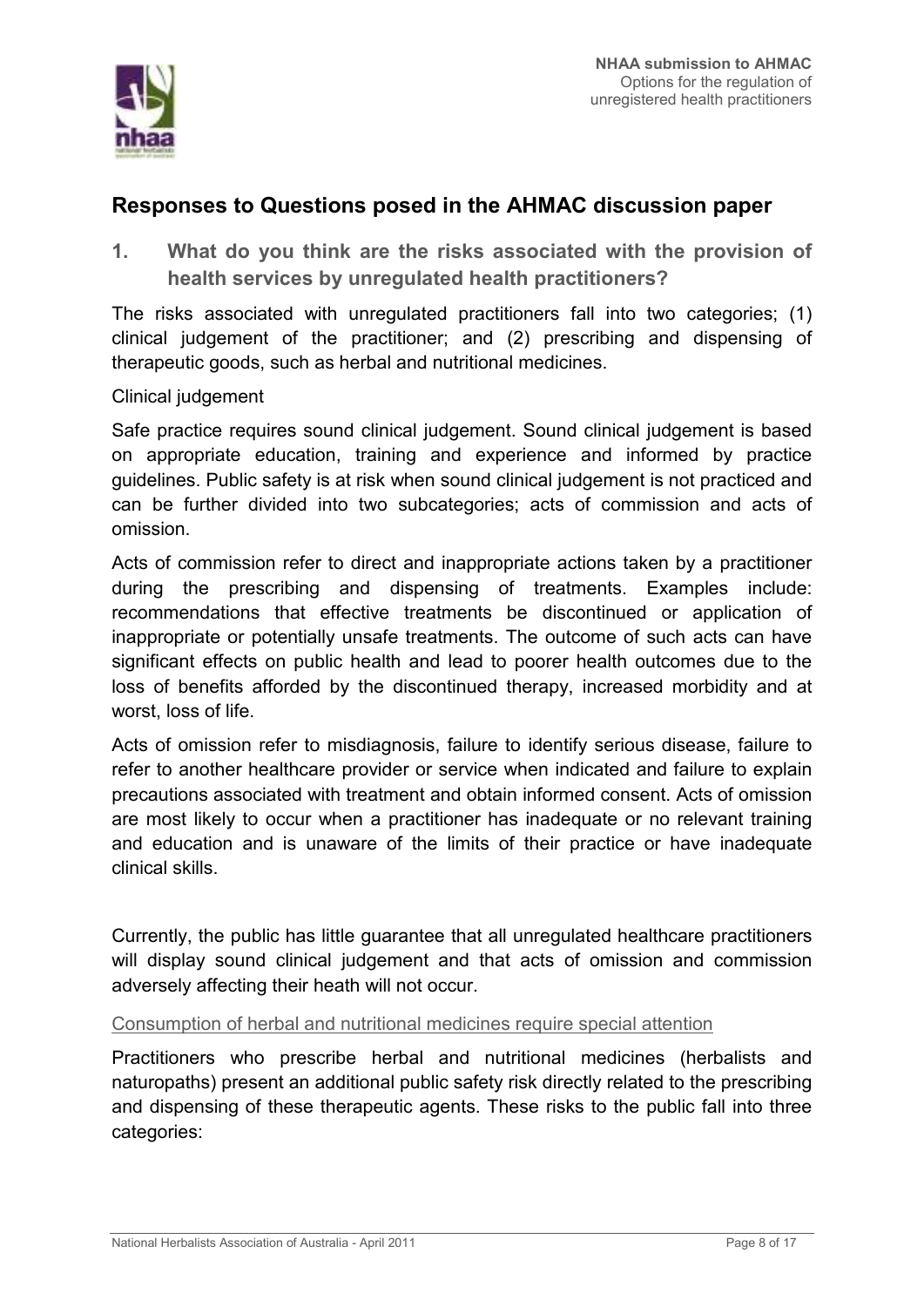

- 1. Predictable adverse reactions due to:
	- $\circ$  Inappropriate or incorrect prescribing of medicines
	- o Inappropriate dosing schedules and administration forms Interactions between medicines
	- $\circ$  Interactions with pharmaceutical treatment
	- o Long term use of medicines intended for acute treatment
- 2. Unpredictable reactions
	- $\circ$  Allergic or anaphylactic reactions
	- o Idiosyncratic reactions
- 3. Failure in handling and manufacture of medicines
	- $\circ$  Misidentified plant parts or species of plants
	- o Wilful or inadvertent contamination of medicines
	- o Wilful or inadvertent substitution of plants or plant parts
	- o Use of substandard ingredients or commercially manufactured therapeutic preparations which do not come from TGA licensed manufacturing facilities

Well-trained western herbalists and naturopaths are cognisant of these potential dangers. During their training, herbalists and naturopaths receive education about potential adverse reactions and interactions between their prescribed treatments and other substances such as pharmaceutical medicines. This is intended to reduce the incidence of predictable adverse reactions, improve handling and dispensing of therapeutic medicines and ultimately improve patient safety and promote patient wellbeing. Cautious and well trained practitioners will take a detailed medicine and medical history to identify potential allergies to specific constituents within herbal medicines or other substances before dispensing their prescription. Whether unregulated health practitioners are sufficiently motivated to receive sufficient training to minimise the risks and improve patient outcomes is debatable. As such, these individuals are at greatest risk for causing harm with these products.

 $2.$ To what extent have the risks associated with these activities been realised in practice?

Appendix 7 of AHMAC's discussion paper outlines 10 cases of practitioners investigated for activities that have caused harm to members of the public.

Cases 2, 3 & 6 listed in the discussion paper are all cases occurring in NSW and are recognised as having had dire consequences for the clients, (death in two cases and eventual death of the other case from cancer). In each case, the 'practitioner' was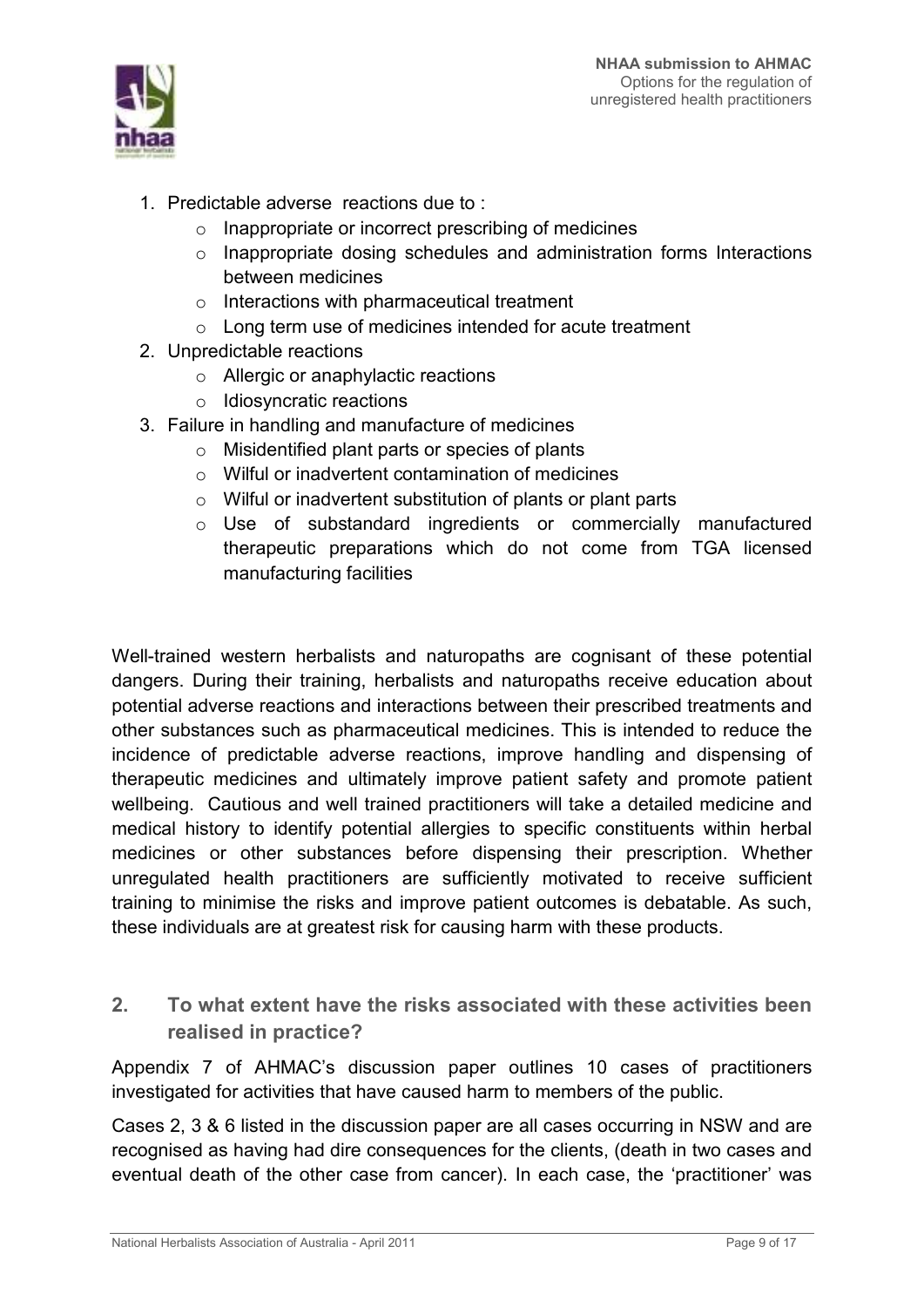

untrained and claimed to be a naturopath. They provided unproven treatments for disorders that required medical intervention. It is the NHAA's opinion that these particular instances are a direct result of the lack of regulatory standards that could prevent someone claiming recognition as a naturopath when they have no education or training to support this claim.

 $3<sub>1</sub>$ Do you know of instances of actual harm or injury?

The NHAA is aware of the instances of actual harm/injury as outline in the AHMAC discussion paper.

 $4<sub>1</sub>$ What evidence is available on the nature, frequency and severity of risks?

The New South Wales Health Care Complaints Commission received 106 complaints concerning unregistered health practitioners in 2009-2010 compared with 68 in the previous year (increase of greater than 45%). 47% of the complaints received in 2009-2010 concerned professional conduct.

5. What factors exacerbate or ameliorate the risk that individuals will suffer harm as a result of the activities of unregistered health practitioners?

With a few exceptions, the single biggest factor that exacerbates the risk of harm from unregistered health practitioners is the lack of any control of persons claiming to be a practitioner. Specifically with western herbalists and naturopaths, no law prevents any one, regardless of training or character, from calling themselves a herbalist or naturopath.

The ameliorating factor is the presence of professional associations willing to set standards and to foster accountability. This does not, however, prevent individuals from avoiding membership to associations or even forming their own associations to accredit graduates from their own training institutes where the educational standards do not meet the requirements of the larger associations.

6. What do you think should be the objectives of government action in this area?

Government action in this area should be aimed at promoting public safety by protecting the public from harm from unregulated practitioners. The government's role is to set standards concerning the education, training and character of all persons wishing to act as health practitioners. The NHAA supports any action taken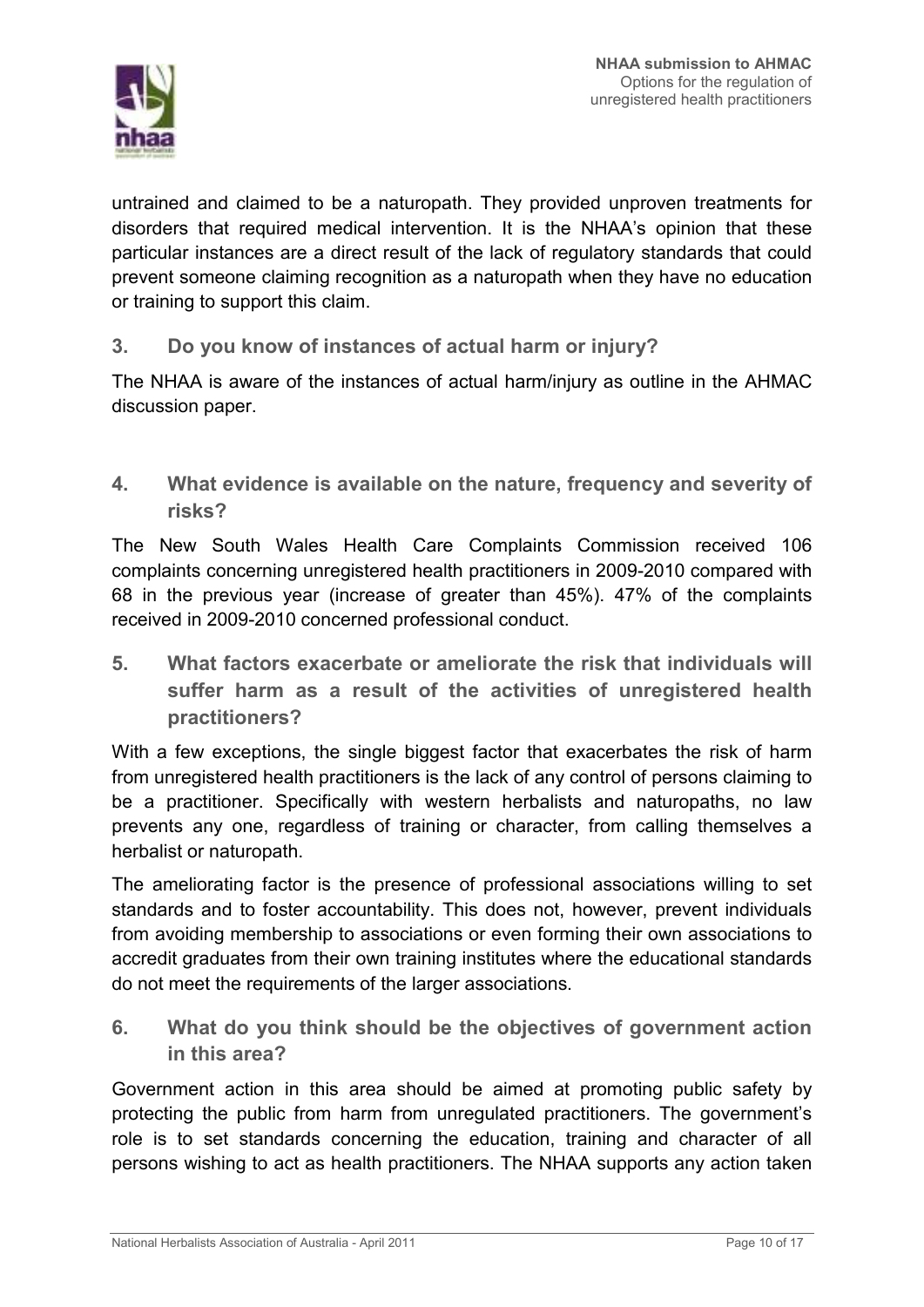

by the government that would enhance public safety and confidence in unregulated health practitioners that potentially pose a public safety risk such as Western herbalists and naturopaths.

 $\overline{7}$ . Do you think there is a case for further regulatory action by governments in this area?

The NHAA believes there is a need for further regulatory action by governments of unregulated health practitioners. Given the breadth of practice by unregulated health practitioners, the NHAA considers that a model to 'fit' all practitioners may be difficult to ascertain or achieve.

8. What do you think of the various options?

#### Option 1: No Change

The NHAA does not believe this is a viable option and will not promote public safety. Given the increase in the use of unregulated practitioners by the Australian public, continuing the current approach leaves the public open to risk of harm and exploitation by untrained and unscrupulous practitioners.

#### Option 2: Strengthen existing self regulation - A voluntary code of practice for unregistered health practitioners

The NHAA believes this is not in the best interests of the Australian public as it effectively asks professional associations to investigate complaints made by the public against their members whilst they are charged with upholding their members best interests. The conflict of interest inherent in this situation is apparent and means the public will not be adequately protected. From a practical perspective, it means that a practitioner found guilty of misconduct and asked to leave an association is free to join another and keep practising, thereby continuing to put the public at risk. The large number of associations claiming to represent the various modalities make this response relatively easy for an unscrupulous person. The NHAA feels that this position will leave consumers unclear and undirected to ascertain which association's membership is more trustworthy or appropriate.

### Option 3: Strengthen health complaint options – A statutory code of conduct for unregistered health practitioners

Whilst the NHAA supports the introduction of a code of conduct for unregistered health practitioners, we believe that this only provides minimum protection for the public. Such a code of conduct would still allow any person to declare themselves a practitioner and treat the public without any assessment of their competence or skill. Option 3 does not protect the public in a preparatory manner and will only give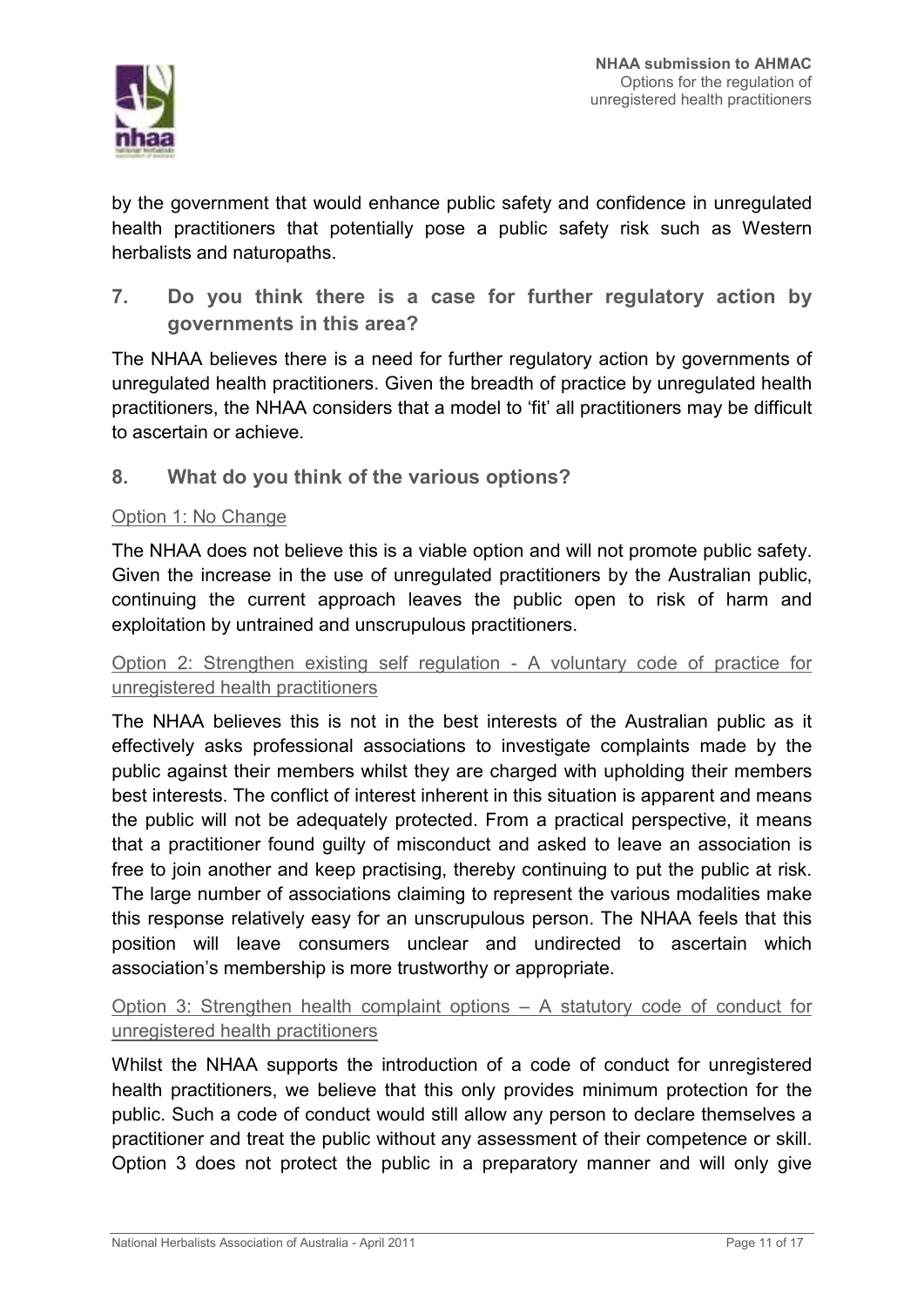

recourse to the public once an injury or offence has occurred. As such, it offers no real protection from fraudulent practitioners.

On balance do you have a preferred option? What are your  $9<sub>1</sub>$ reasons

The NHAA believes the best protection for the public, given the options available, lies within a combination of options 2 &3.

Option 3 would provide the statutory code of conduct as the basis for practitioner conduct with recourse to the health complaints mechanism provided by state governments. Option 2 would be beneficial if governments reinforced the recognition and role of peak associations. This would require an agreed standard for association functioning to prevent recognition of associations that would not meet minimum practice standards. Additionally, it would be essential to enforce mandatory association membership for practitioner status to assist in the elimination of poorly trained and/or bogus practitioners.

What do you think of the costs and benefits of the three options  $10<sub>1</sub>$ 

Options 1 & 2 have little financial cost for governments or associations but provide minimal public protection.

Option 3 will incur costs associated with amending and enacting laws to provide the code of conduct. Additionally, there will be some cost associated with maintaining a national register of defaulters. Option 3 is a lower cost to the government than regulating any profession; however, it does not protect the public from unscrupulous practitioners until an offence has occurred.

 $11.$ If you are a practitioner, can you advise of what additional costs you think you might incur with the introduction of a statutory code? Are there some aspects of a statutory code that are likely to be more costly than others?

The NHAA is an association for our members who are western herbal medicine and naturopathic practitioners. The experience of the introduction of the compulsory code of conduct in NSW presented no significant costs to practitioners. Minor costs were incurred from changes within practices regarding the display of materials relevant to the statutory code.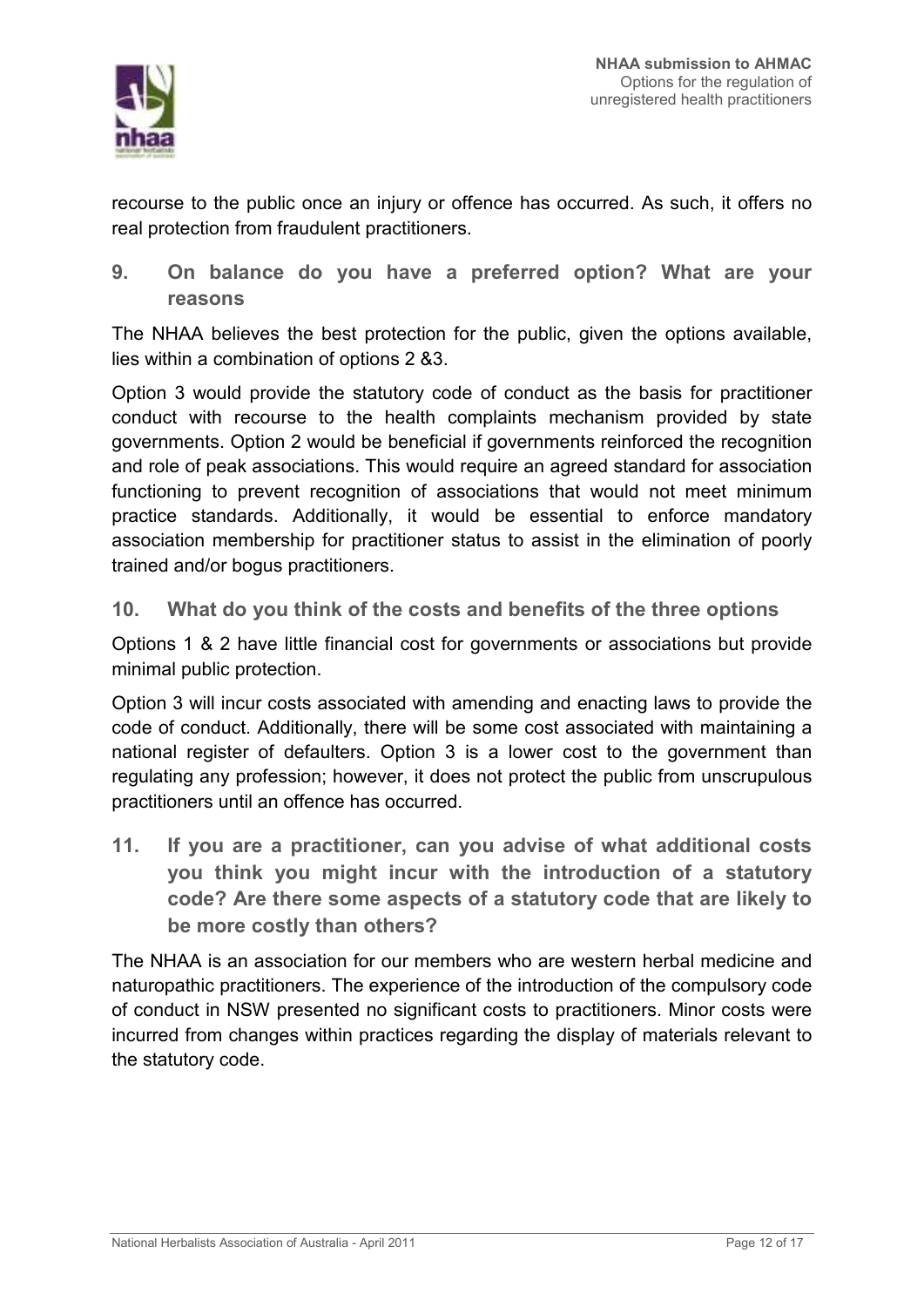

Do you think there should be a nationally uniform code of conduct  $12<sub>1</sub>$ for unregistered health practitioners or are different codes in each state and territory acceptable?

The NHAA believes a uniform national code is the best option as it enables a mobile workforce without undue disruption to practice or the need to comply with different laws within each state and territory. It also minimises any confusion about acceptable codes of conduct for practitioners and for the public.

 $13.$ Should there be nationally uniform or nationally consistent arrangements for investigating breaches of the code and issuing of prohibition orders, or should states and territories implement their own arrangements?

The NHAA believes a nationally consistent arrangement for investigating breaches is essential.

 $14.$ Should there be a centralised administrative body that administers the regulatory scheme, or should it be administered by each state and territory?

The NHAA believes a combination of the options mentioned is preferable. This would allow for state based organisations to investigate complaints and allow for a national register of defaulters to be maintained and distributed amongst all states and territories.

 $15<sub>1</sub>$ If a statutory code were to be enacted, to whom should it apply?

Such a statutory code should apply to:

- Health practitioners not registered under the national law
- Registered practitioners who practice outside the scope of their practice
- $16.$ Which practitioners, professions or occupations should be included?

All practitioners, professions or occupations offering health services should be hebuloni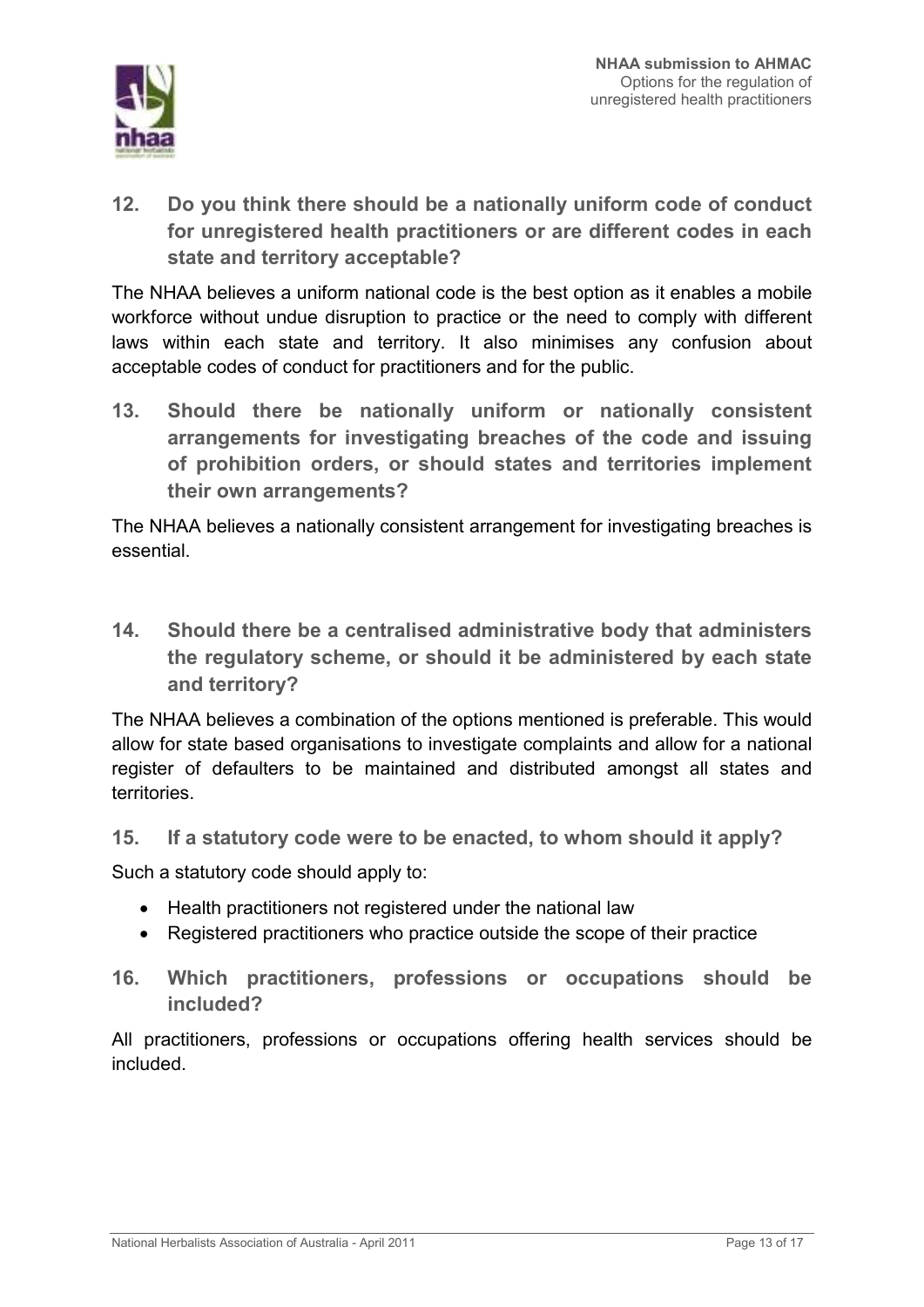

 $17<sub>1</sub>$ Should it apply only to practitioners who deliver health services? If so, what should be the definition of a health service?

The code of conduct should apply only to providers of health services. Health services can be defined as provision of a service interpreted to be a service intended to enhance, cure or otherwise affect the health of a person.

 $18.$ Should it apply to registered practitioners who provide health services that are unrelated to their registration, for example, a registered nurse who is working as a naturopath or massage therapist?

As stated above, the NHAA believes this should apply to registered practitioners who practice outside the scope of their registration

Should it only apply to practitioners who directly deliver services,  $19.$ or should it also apply to those who deliver health services through the agency of another person, for example the owners or operators of a business that provides health services?

The NHAA believes the code should apply only to those persons directly delivering the health service. Business owners and operators are regulated under corporation's law and therefore are already significantly regulated.

 $20<sub>1</sub>$ Do you have a preferred option for the administrative arrangements through which a code of conduct for unregistered health practitioners is administered and complaints about breaches of the code are investigated and prosecuted? What are vour reasons?

The NHAA would prefer a national approach with local investigative processes to administer the code of conduct. The will enable the public to have a local organisation to lodge complaints and a national body to disseminate information through all jurisdictions to avoid suspended or banned practitioners crossing state borders and continuing to practice.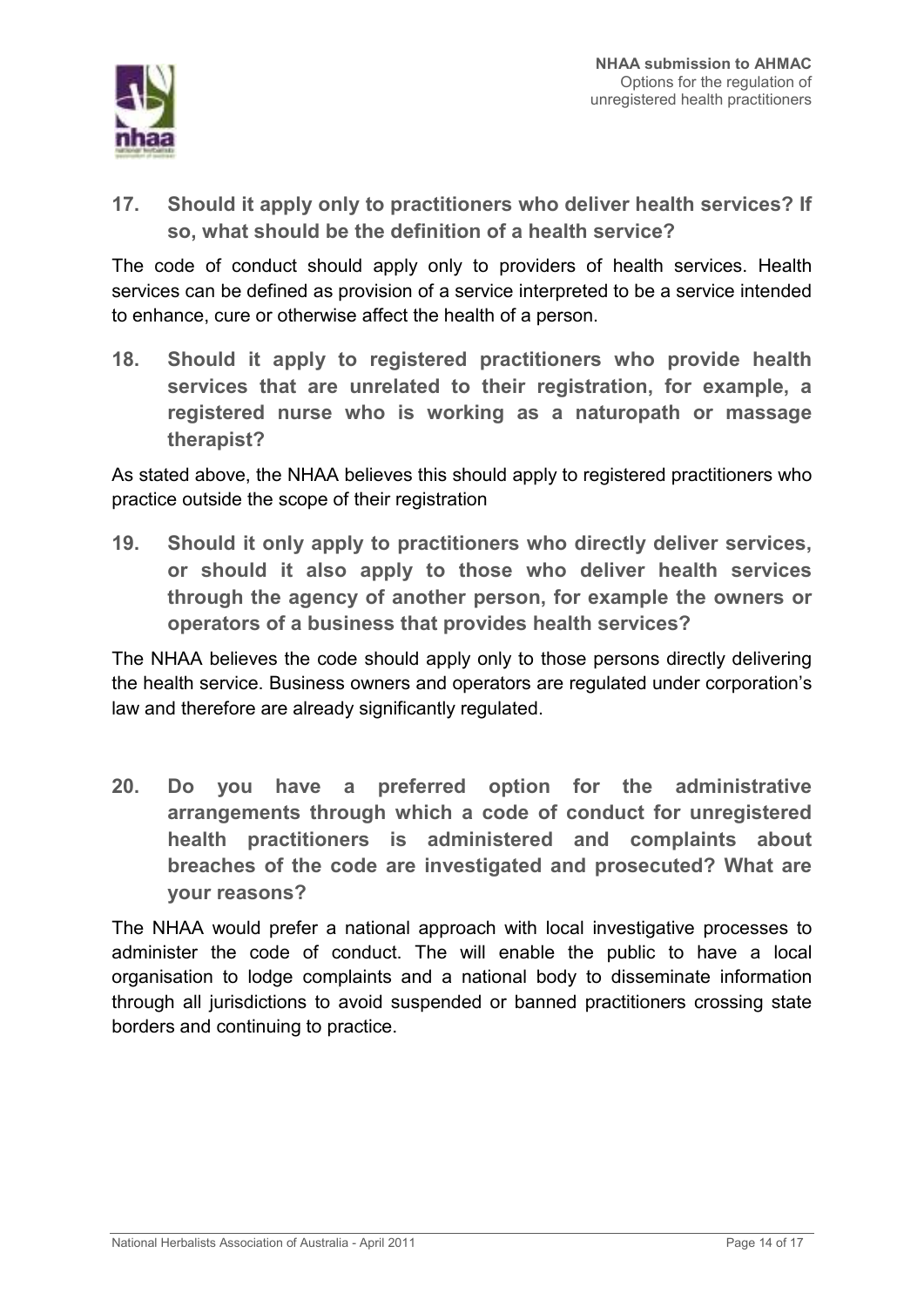

 $21<sub>1</sub>$ What do you think should be included in a statutory code of conduct? Do you have any comments on the NSW code of conduct for unregistered health practitioners?

The NSW code of conduct is a good model for the development of a national code of conduct. The code was developed in consultation with associations representing unregistered health practitioners and has combined the best aspects of their codes of ethics and codes of conduct.

#### $22.$ What do think the strengths and weaknesses of the NSW code?

The strength of the NSW code is that it gives the public an avenue to address the complaints about unregistered health practitioners and gives the health complaints commission powers to discipline and ban practitioners if required.

The weakness is that the code does not provide any barrier for untrained, poorly trained or unscrupulous practitioners from entering practice and preving on the sick and vulnerable.

 $23<sub>1</sub>$ Do you think it provides a suitable model for other jurisdictions or for a national code? What are your reasons?

The NSW code is a suitable model to use in other jurisdictions or as a national code. This code provides a mechanism for dealing with health practitioners who do not pose a significant risk to the public and if necessary removing them from practice.

- $24$ Do you have a preferred option for the mechanism through which prohibition orders should be issued?
- $25.$ Should a Commissioner be empowered to investigate, prosecute and determine breaches of a code and impose sanctions (prohibition orders) or should there be separation of the investigation/prosecution from the hearing of breaches, with the latter undertaken by a tribunal or court?

#### 26. What are your reasons?

The preferred option for the issue of prohibition orders is though an investigation by the Health Care Complaints Commission (or equivalent body in each state or territory) and a hearing by an appropriate tribunal to determine an appropriate order for the offending practitioner should the complaint be upheld. The reasons for this preference are to ensure fairness and an opportunity for the defendant practitioner to state their case in a neutral environment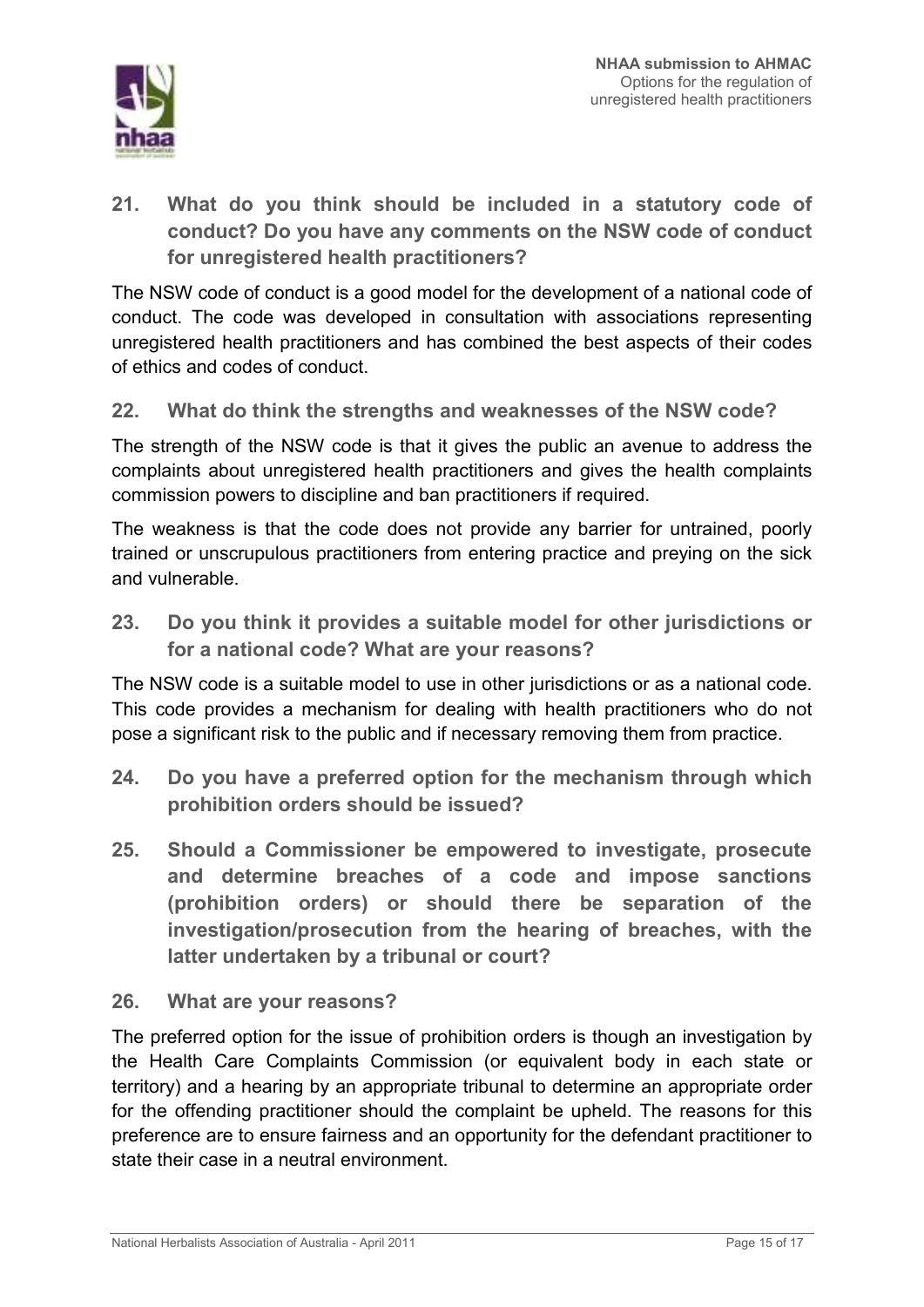

 $27<sub>1</sub>$ What 'relevant offences' (if any) should provide grounds for a prohibition order to be issued?

Any breach of the compulsory code of conduct should provide grounds for a prohibition order provided the complaint has been thoroughly investigated and the defendant practitioner is given every opportunity to mount a defence.

28. What other grounds should apply before a prohibition order may be issued?

The NHAA believes any mercenary or predatory activities by a practitioner that threatens the financial wellbeing of a client may be grounds for a prohibition order under a compulsory code of conduct. Such behaviours bring any profession into disrepute and undermine the public's confidence in otherwise conscientious and professional practitioners.

29. How do you think a regulatory scheme to investigate and prosecute breaches of a national statutory code of conduct for unregistered health practitioners should be funded? What are your reasons?

The cost of operating a system to investigate and prosecute these practitioners would fall to the State. Territory and Federal governments. Existing state based complaints mechanisms could be expanded to incorporate this function with a centralised reporting body operating on a federal level.

## **Further comment**

The NHAA believes that a national compulsory code of conduct with available sanctions for offending practitioners is a valuable and commendable ideal. We believe that in conjunction with a compulsory code of conduct, is the need for probity checks on persons entering any health professions to ensure appropriate education and training standards, and character values.

Should the combining of options 2 & 3 become plausible, further consultation will be required to develop appropriate mechanisms for determining and recognising associations that are able to complete the necessary assessments of practitioners entering the workforce.